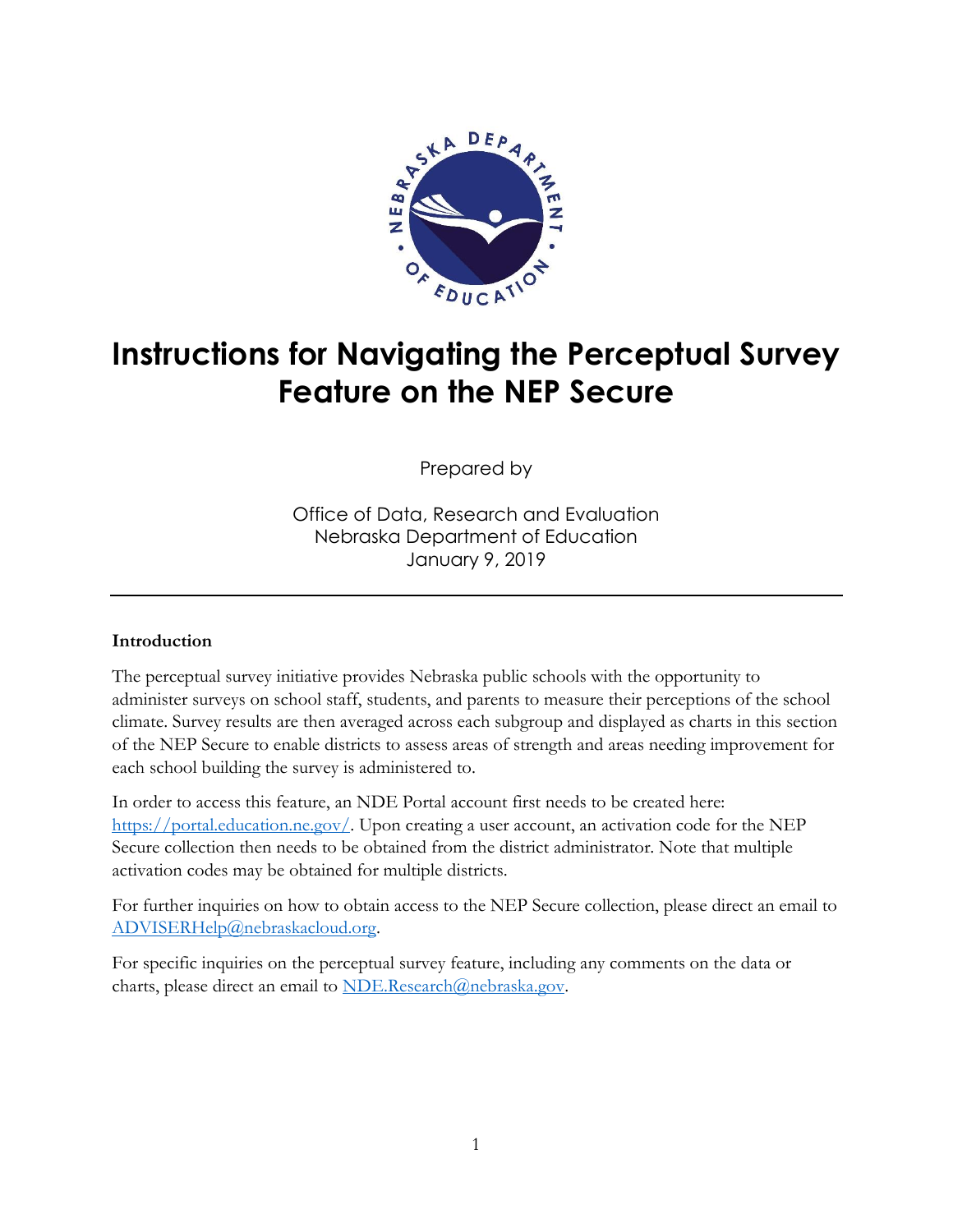## **Navigating the Perceptual Surveys Feature**

- 1. Once you have successfully added the activation code for the NEP Secure in your NDE Portal account, click on the "Data Collections" tab.
- 2. Next, click on the "NEP Secure" data collection that is now made available to you.

| You have access to this online Collection.<br>Available<br>Please proceed by clicking on the name in Collection Name/Link column.<br><b>Activation</b><br><b>Collection Name/Link</b><br><b>Status</b> |
|--------------------------------------------------------------------------------------------------------------------------------------------------------------------------------------------------------|
|                                                                                                                                                                                                        |
| Code(s)                                                                                                                                                                                                |
| Available<br>2018-2019 AQuESTT-EBA<br>Edit/Remove                                                                                                                                                      |
| NEP Secure<br><b>Available</b><br>Edit/Remove                                                                                                                                                          |
| $\overline{2}$<br>Enter your Activation Code for access to a collection by clicking on 'Add' under Reguest.<br>Online                                                                                  |
| <b>Activation</b><br><b>Collection Name</b><br><b>Status</b><br>Code(s)                                                                                                                                |
| Available<br>hhA<br>2015-2016 Part B Performance and Determination Report (ILCD)                                                                                                                       |
| Available<br>Add<br>2015-2016 Part C Performance and Determination Report (ILCD)                                                                                                                       |
| Closed<br>Adult Information Management System (AIMS)                                                                                                                                                   |
| Closed<br>Annual Financial Report - 2012-2013                                                                                                                                                          |
| Annual Financial Report - 2013-2014<br>Closed                                                                                                                                                          |
| Closed<br>Annual Financial Report - 2014-2015                                                                                                                                                          |
| Annual Financial Report - 2015-2016<br>Closed                                                                                                                                                          |
| Closed<br>Annual Financial Report - 2016-2017                                                                                                                                                          |
| Available<br>Add<br>Annual Financial Report - 2017-2018                                                                                                                                                |
| <b>Career Education Assets</b><br>Closed                                                                                                                                                               |
| Available<br>Add<br>Career Education: Program of Study Portal                                                                                                                                          |
| Closed<br>Census Report 2016 (Census)                                                                                                                                                                  |
| Closed<br>Census Report 2017(Census)<br><b>Available</b><br>hhA<br>Census Report 2018 (Census)                                                                                                         |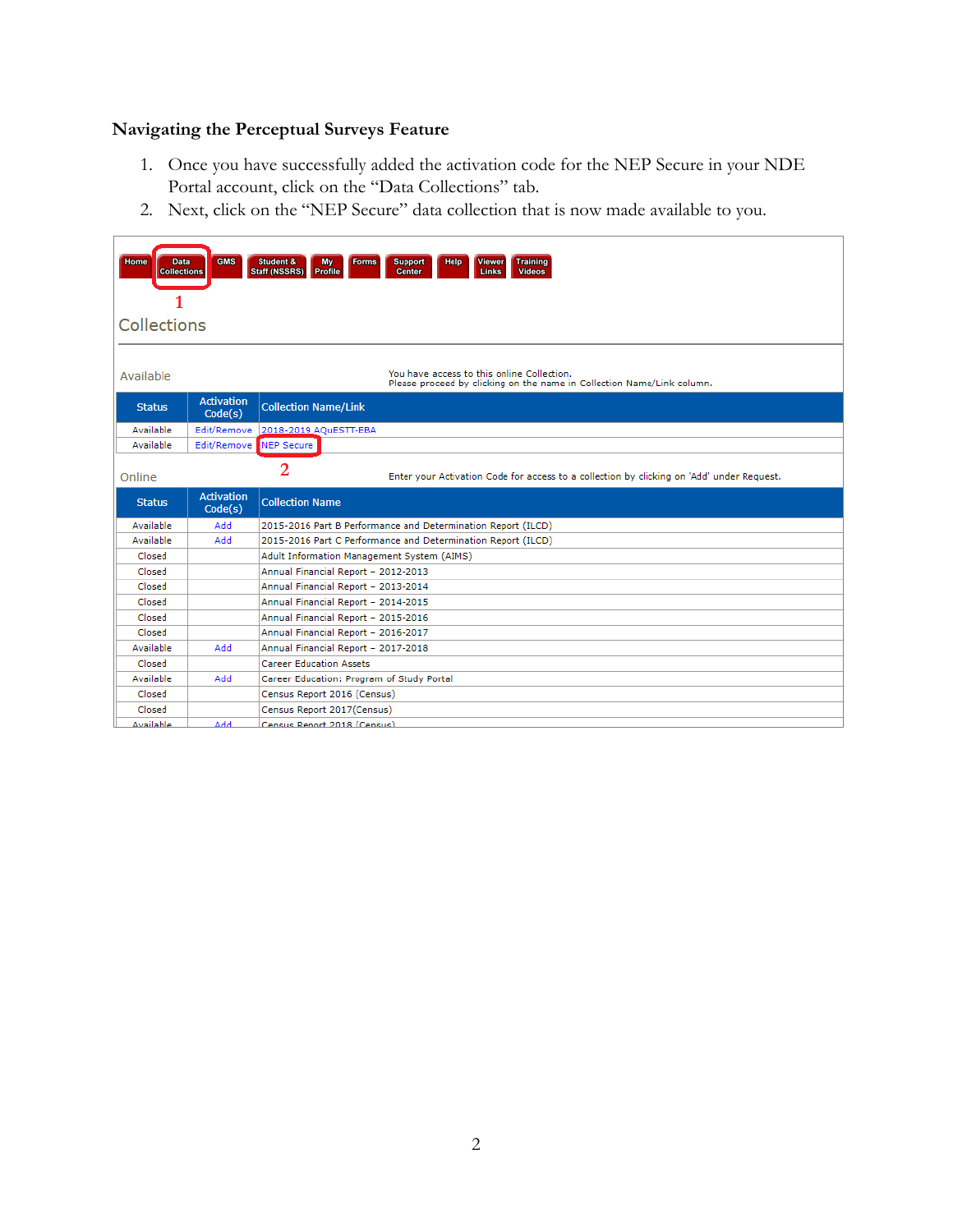- 3. If you have added the activation code of more than one district, you may select the district in the dropdown menu of which you would like to view the charts.
- 4. Then, click on "Perceptual Surveys" on the left panel.

|                                               | STA DEPA<br>æ<br><b>FDUCP</b> |                                             |
|-----------------------------------------------|-------------------------------|---------------------------------------------|
|                                               |                               | <b>Grand Island Public Schools</b>          |
| <b>Districts You Have Access To:</b>          |                               |                                             |
| <b>GRAND ISLAND PUBLIC SCHOOLS</b>            | 3                             |                                             |
|                                               |                               |                                             |
| School:                                       |                               |                                             |
| <b>VIEW DISTRICT PROFILE</b>                  |                               |                                             |
| At A Glance:<br>2017-2018                     | ۷                             |                                             |
| <b>ABOUT</b>                                  |                               |                                             |
| <b>NSCAS Scores</b>                           |                               | DESCRIPTION PROVIDED BY THE SCHOOL DISTRICT |
| Rates                                         |                               |                                             |
| Demographics                                  |                               |                                             |
| Teachers                                      |                               |                                             |
| Financial                                     |                               |                                             |
| <b>Special Education</b><br>Other Assessments |                               |                                             |
| <b>Student Performance</b>                    |                               | <b>CONTACT INFORMATION</b>                  |
| <b>AQuESTT Reports</b>                        |                               |                                             |
| Perceptual Surveys<br>4                       |                               |                                             |
|                                               |                               |                                             |
|                                               |                               |                                             |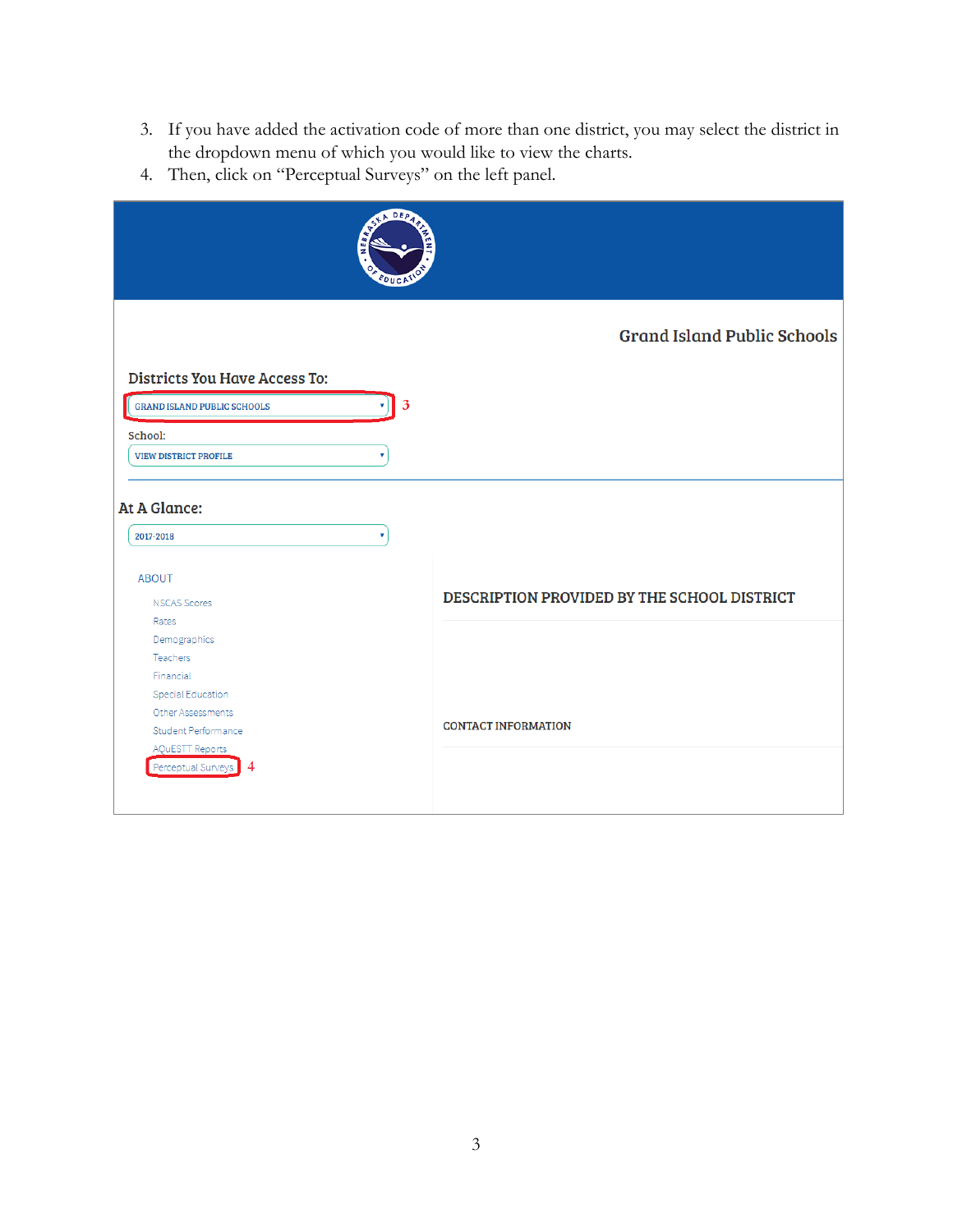- 5. Once you have selected the perceptual survey feature, you may choose the appropriate school year in the dropdown menu. Note that data will only exist for the school year during which your district has administered the perceptual surveys. This new feature is only made available for perceptual surveys beginning in the 2017-2018 school year.
- 6. Upon selecting the school year, you can then select the survey respondent group: staff, students, or parents. Note that data will only exist for the respondent group selected by the district to receive the perceptual surveys.

| At A Glance:                                                                                                |                                                                                                                                                                                                                                                                                                        |
|-------------------------------------------------------------------------------------------------------------|--------------------------------------------------------------------------------------------------------------------------------------------------------------------------------------------------------------------------------------------------------------------------------------------------------|
| 2018-2019                                                                                                   |                                                                                                                                                                                                                                                                                                        |
|                                                                                                             |                                                                                                                                                                                                                                                                                                        |
| <b>ABOUT</b>                                                                                                | <b>Perceptual Surveys</b>                                                                                                                                                                                                                                                                              |
| <b>NSCAS Scores</b>                                                                                         |                                                                                                                                                                                                                                                                                                        |
| Rates                                                                                                       |                                                                                                                                                                                                                                                                                                        |
| Demographics                                                                                                | Background:                                                                                                                                                                                                                                                                                            |
| <b>Teachers</b>                                                                                             | The perceptual survey initiative provides Nebraska public schools with the opportunity to administer surveys on school staff, students, and pa                                                                                                                                                         |
| Financial<br>Special Education                                                                              | splayed as charts in this section of the NEP Secure to enable dis                                                                                                                                                                                                                                      |
| Other Assessments                                                                                           |                                                                                                                                                                                                                                                                                                        |
| Student Performance<br><b>AOUESTT Reports</b><br><b>Perceptual Surveys</b><br>6<br><b>Staff</b><br>Students | Each district may request for the surveys on behalf of the schools, once every school year, via an online request form found here:<br>https://www.education.ne.gov/dataservices/resources/#1535652334484-a91353f1-008b.<br>For further inquiries, please direct an email to NDE.Research@nebraska.gov. |
| Parents                                                                                                     | Instructions:                                                                                                                                                                                                                                                                                          |
|                                                                                                             | For each type of survey respondent (staff, students, or parents), please first select a school, and then a chart type. Note that the charts will upc<br>come in. The charts are scheduled to update on a weekly basis.                                                                                 |
|                                                                                                             | If a chart does not show up, it is likely that no survey data exists for the selected chart or school. If you are aware that the survey has already b<br>relevant respondent (staff, student, or parent), please direct an email to NDE.Research@nebraska.gov to resolve the issue.                    |
|                                                                                                             | <b>Export as PDF</b><br><b>SELECT A SCHOOL</b><br><b>Staff Response</b><br>No data available                                                                                                                                                                                                           |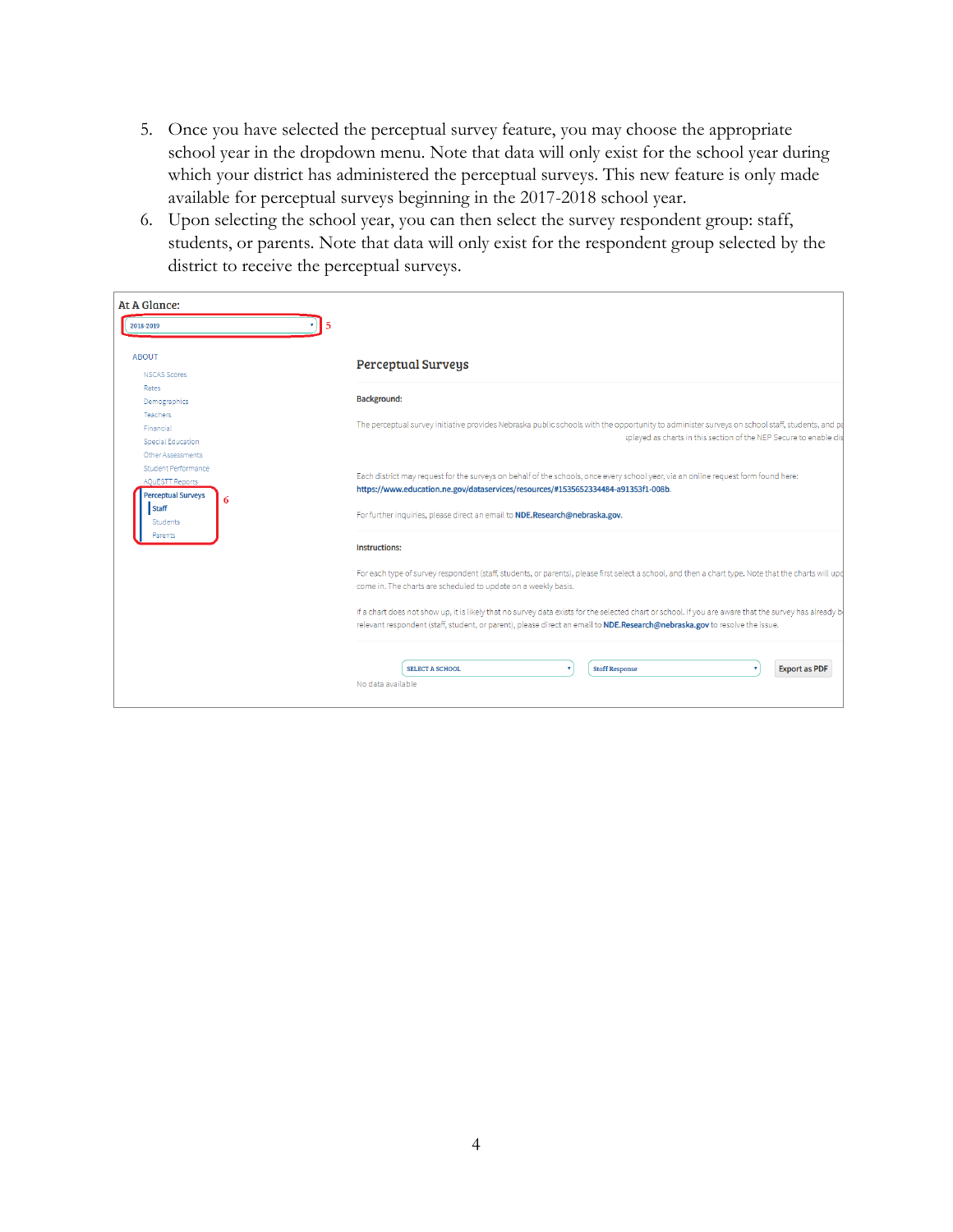7. You will then have to select the school whose charts you would like to view. Only the schools with at least 1 survey response will be made available for selection.

| <b>Instructions:</b>               |                                                                                                                                                                                                                                                                                          |                       |                      |
|------------------------------------|------------------------------------------------------------------------------------------------------------------------------------------------------------------------------------------------------------------------------------------------------------------------------------------|-----------------------|----------------------|
|                                    | For each type of survey respondent (staff, students, or parents), please first select a school, and then a chart type. Note that the charts will up<br>come in. The charts are scheduled to update on a weekly basis.                                                                    |                       |                      |
|                                    | If a chart does not show up, it is likely that no survey data exists for the selected chart or school. If you are aware that the survey has already<br>relevant respondent (staff, student, or parent), please direct an email to <b>NDE.Research@nebraska.gov</b> to resolve the issue. |                       |                      |
|                                    |                                                                                                                                                                                                                                                                                          |                       |                      |
| <b>SELECT A SCHOOL</b>             |                                                                                                                                                                                                                                                                                          | <b>Staff Response</b> | <b>Export as PDF</b> |
| No data avail SELECT A SCHOOL      |                                                                                                                                                                                                                                                                                          |                       |                      |
|                                    | <b>SHELBY - RISING CITY HIGH SCHOOL</b>                                                                                                                                                                                                                                                  |                       |                      |
|                                    | SHELBY - RISING CITY ELEMENTARY SCHOOL                                                                                                                                                                                                                                                   |                       |                      |
|                                    | <b>SHELBY - RISING CITY MIDDLE SCHOOL</b>                                                                                                                                                                                                                                                |                       |                      |
| BRASKA<br><b>IENT OF EDUCATION</b> |                                                                                                                                                                                                                                                                                          |                       |                      |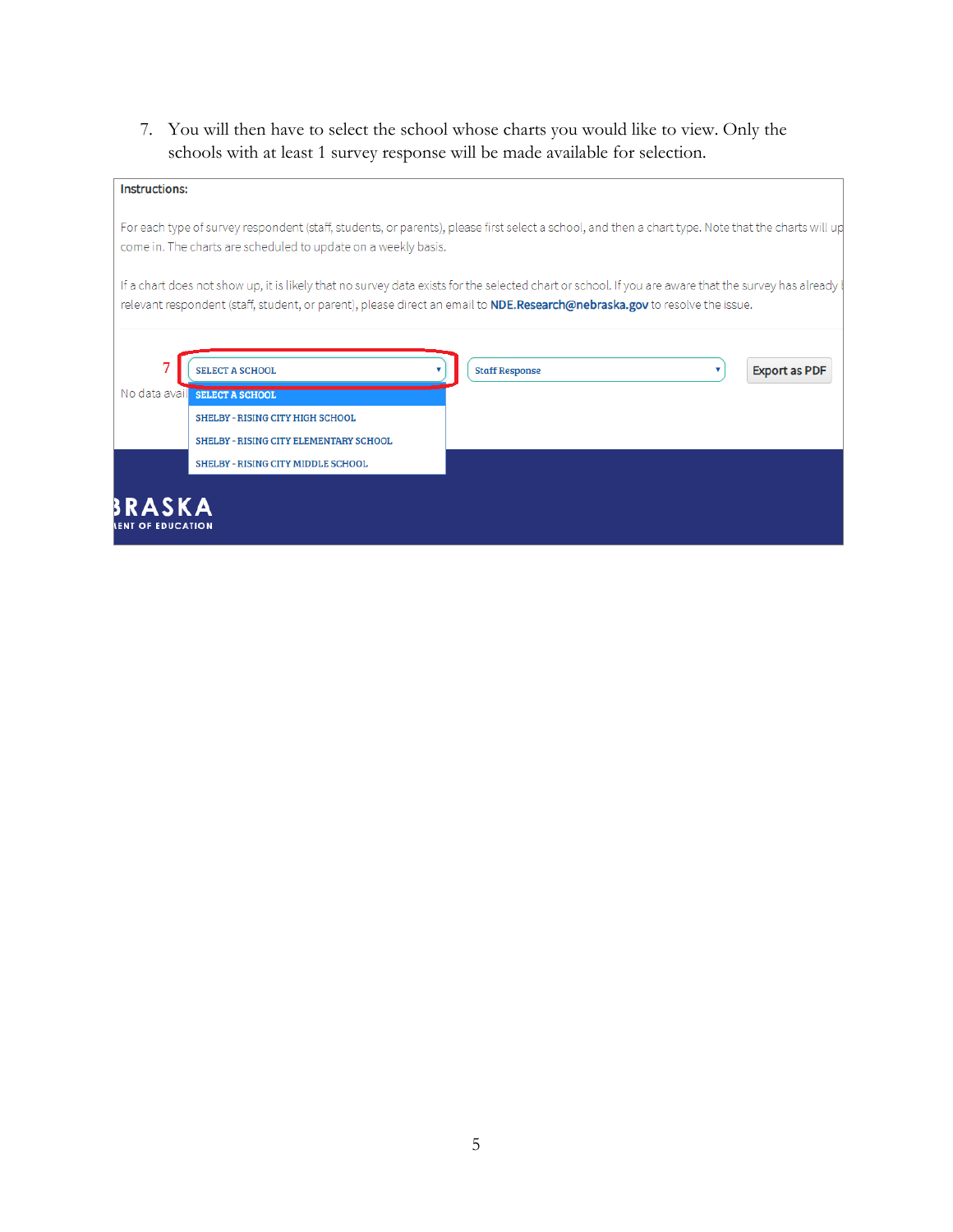8. Then, select the chart type for the school. Due to the volume of survey data being sorted through on the NDE server, the chart may take several seconds to load when you switch between charts.

| <b>Instructions:</b>                                                                                                                                                                         |                                                                                                                                            |                                                                                                                                                                                                                                                                                                                                                                                                                                                                                                                                                                                                                      |
|----------------------------------------------------------------------------------------------------------------------------------------------------------------------------------------------|--------------------------------------------------------------------------------------------------------------------------------------------|----------------------------------------------------------------------------------------------------------------------------------------------------------------------------------------------------------------------------------------------------------------------------------------------------------------------------------------------------------------------------------------------------------------------------------------------------------------------------------------------------------------------------------------------------------------------------------------------------------------------|
| come in. The charts are scheduled to update on a weekly basis.<br>relevant respondent (staff, student, or parent), please direct an email to NDE.Research@nebraska.gov to resolve the issue. |                                                                                                                                            | For each type of survey respondent (staff, students, or parents), please first select a school, and then a chart type. Note that the charts will update automat<br>If a chart does not show up, it is likely that no survey data exists for the selected chart or school. If you are aware that the survey has already been administ                                                                                                                                                                                                                                                                                 |
|                                                                                                                                                                                              |                                                                                                                                            | 8                                                                                                                                                                                                                                                                                                                                                                                                                                                                                                                                                                                                                    |
| SHELBY - RISING CITY ELEMENTARY SCHOOL                                                                                                                                                       | <b>Staff Response</b><br>۷                                                                                                                 | <b>Export as PDF</b>                                                                                                                                                                                                                                                                                                                                                                                                                                                                                                                                                                                                 |
|                                                                                                                                                                                              | <b>Staff Response</b><br><b>Staff Responses by Job Title</b><br>Staff Responses by Number of Years Teaching<br><b>Open-Ended Responses</b> | <b>Items for Teachers and Instructional Assistants</b><br>this school<br>I feel: - that the staff cares about me<br>I feel: - that learning can be fun<br>I feel: - that learning is fun at this school<br>I feel: - recognized for good work<br>I feel: - intrinsically rewarded for doing my job well<br>I feel: - clear about what my job is at this school<br>I feel: - that others are clear about what my job is at this school<br>I work with people who: - treat me with respect<br>I work with people who: - listen if I have ideas about doing things better<br>My administrators: - treat me with respect |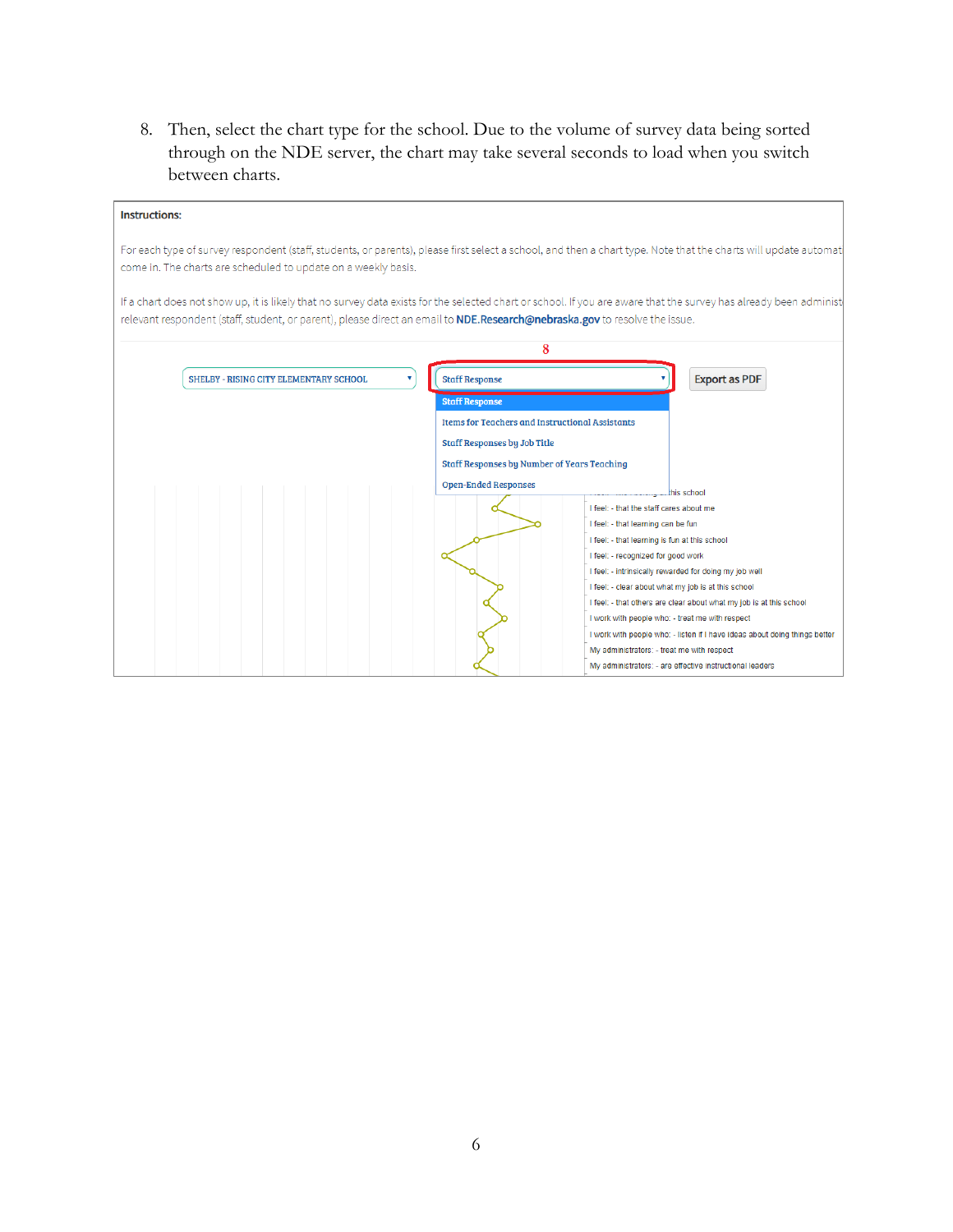9. You may obtain the exact mean score for each of the survey items by hovering your mouse on the point. The mean score ranges from 1 (Strongly Disagree) to 5 (Strongly Agree).

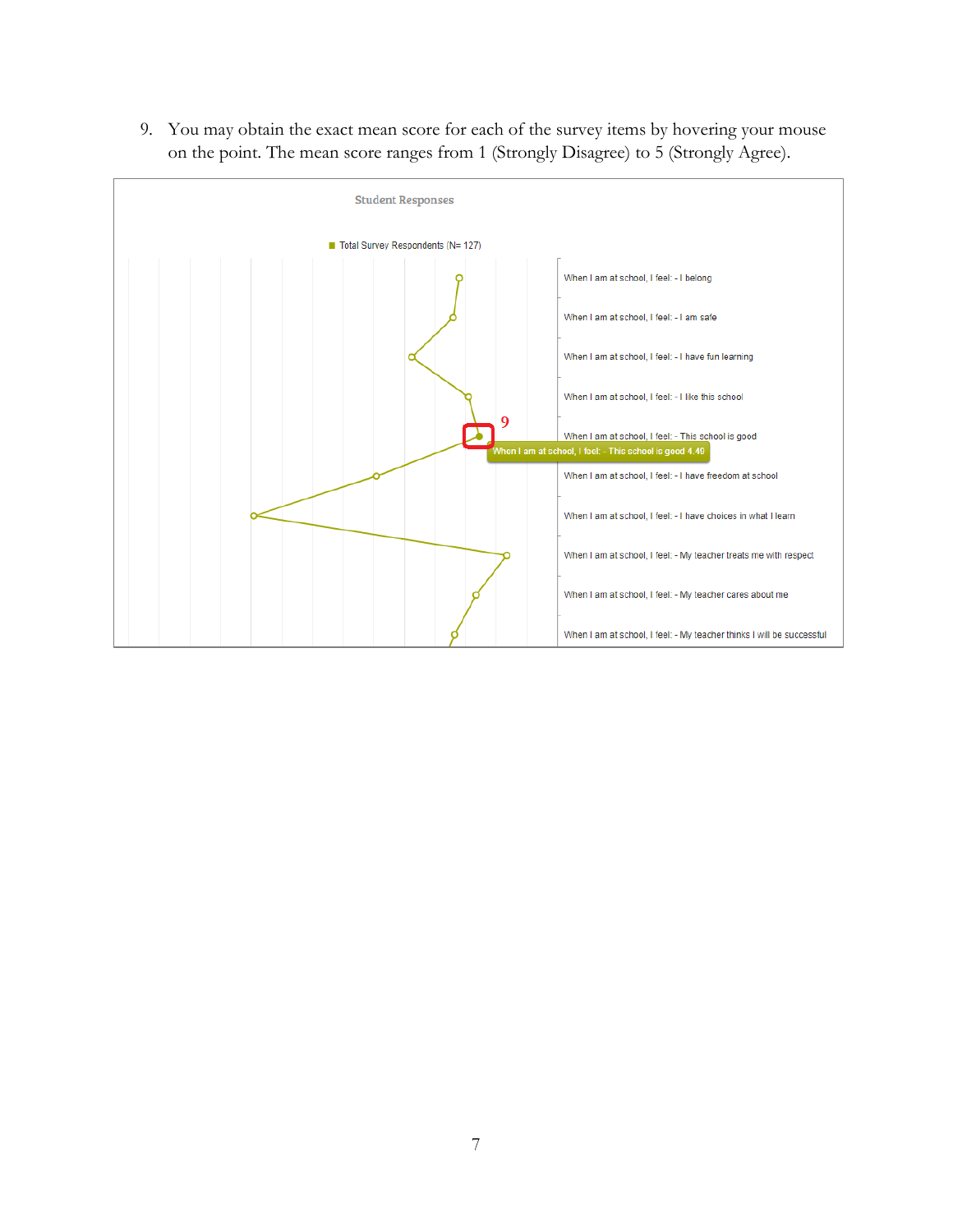10. Additionally, you may also choose for specific subgroups to be displayed on the chart by hovering over the subgroup in the legend (for example, Male) and then right-clicking on the mouse. You can then right-click on that same subgroup in the legend to revert the display.

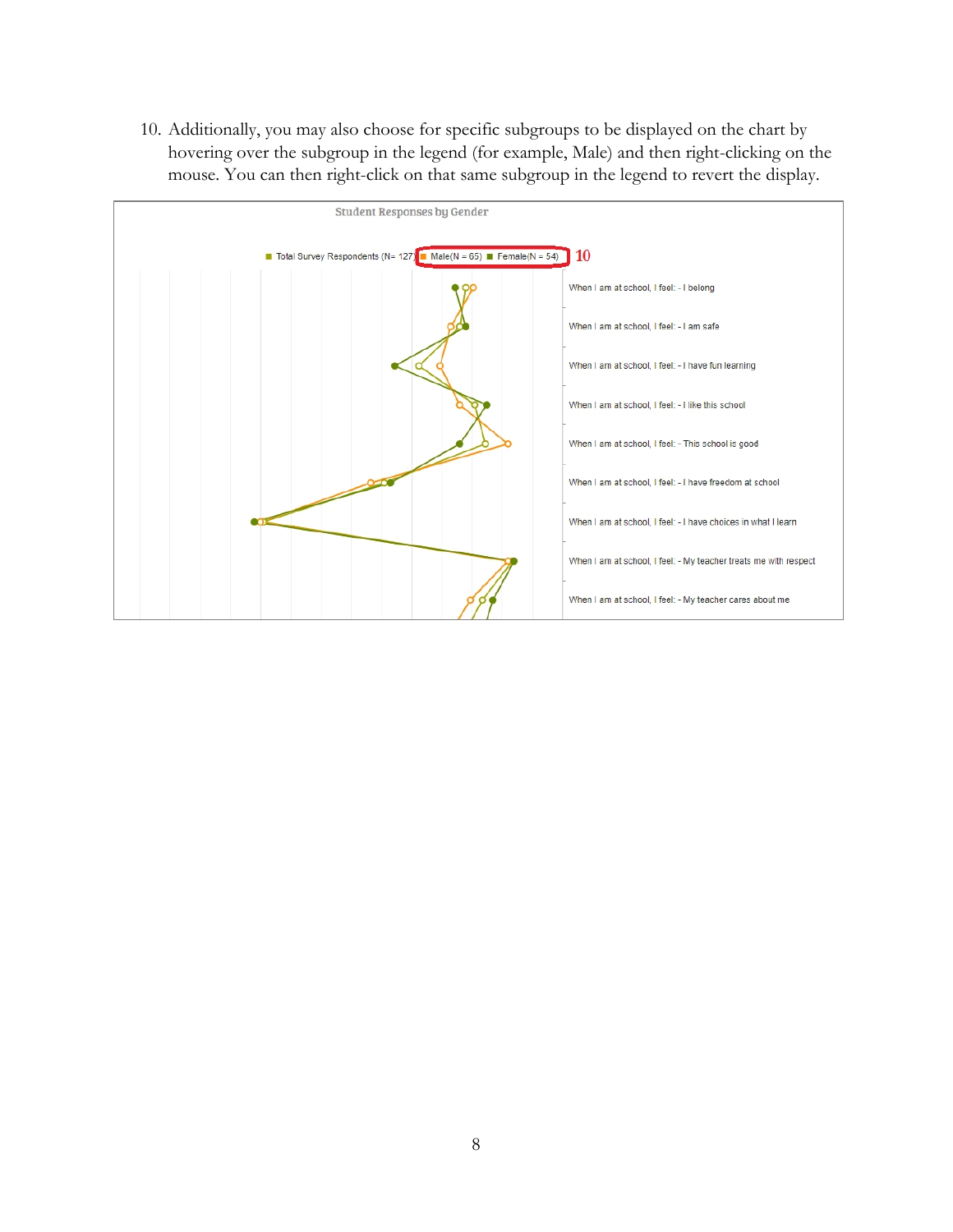11. If you would like to export the charts into a PDF document for printing, for your records, or for sharing with other key stakeholders, please click on the "Export as PDF" button on the top right corner of each chart.

| <b>Instructions:</b>                                                                                                                                                                                                                                                                                   |                                                                                 |                                                                                                        |
|--------------------------------------------------------------------------------------------------------------------------------------------------------------------------------------------------------------------------------------------------------------------------------------------------------|---------------------------------------------------------------------------------|--------------------------------------------------------------------------------------------------------|
| For each type of survey respondent (staff, students, or parents), please first select a school, and then a chart type. Note that the charts will update automat<br>come in. The charts are scheduled to update on a weekly basis.                                                                      |                                                                                 |                                                                                                        |
| If a chart does not show up, it is likely that no survey data exists for the selected chart or school. If you are aware that the survey has already been administ<br>relevant respondent (staff, student, or parent), please direct an email to <b>NDE.Research@nebraska.gov</b> to resolve the issue. |                                                                                 |                                                                                                        |
| SHELBY - RISING CITY ELEMENTARY SCHOOL<br>۷                                                                                                                                                                                                                                                            | <b>Staff Response</b>                                                           | 11<br><b>Export as PDF</b>                                                                             |
|                                                                                                                                                                                                                                                                                                        | <b>Staff Response</b><br><b>Items for Teachers and Instructional Assistants</b> |                                                                                                        |
|                                                                                                                                                                                                                                                                                                        | Staff Responses by Job Title                                                    |                                                                                                        |
|                                                                                                                                                                                                                                                                                                        | Staff Responses by Number of Years Teaching                                     |                                                                                                        |
|                                                                                                                                                                                                                                                                                                        | <b>Open-Ended Responses</b>                                                     |                                                                                                        |
|                                                                                                                                                                                                                                                                                                        |                                                                                 | this school                                                                                            |
|                                                                                                                                                                                                                                                                                                        |                                                                                 | I feel: - that the staff cares about me                                                                |
|                                                                                                                                                                                                                                                                                                        |                                                                                 | I feel: - that learning can be fun<br>I feel: - that learning is fun at this school                    |
|                                                                                                                                                                                                                                                                                                        |                                                                                 | I feel: - recognized for good work                                                                     |
|                                                                                                                                                                                                                                                                                                        |                                                                                 | I feel: - intrinsically rewarded for doing my job well                                                 |
|                                                                                                                                                                                                                                                                                                        |                                                                                 | I feel: - clear about what my job is at this school                                                    |
|                                                                                                                                                                                                                                                                                                        |                                                                                 | I feel: - that others are clear about what my job is at this school                                    |
|                                                                                                                                                                                                                                                                                                        |                                                                                 | I work with people who: - treat me with respect                                                        |
|                                                                                                                                                                                                                                                                                                        |                                                                                 | I work with people who: - listen if I have ideas about doing things better                             |
|                                                                                                                                                                                                                                                                                                        |                                                                                 | My administrators: - treat me with respect<br>My administrators: - are effective instructional leaders |
|                                                                                                                                                                                                                                                                                                        |                                                                                 |                                                                                                        |